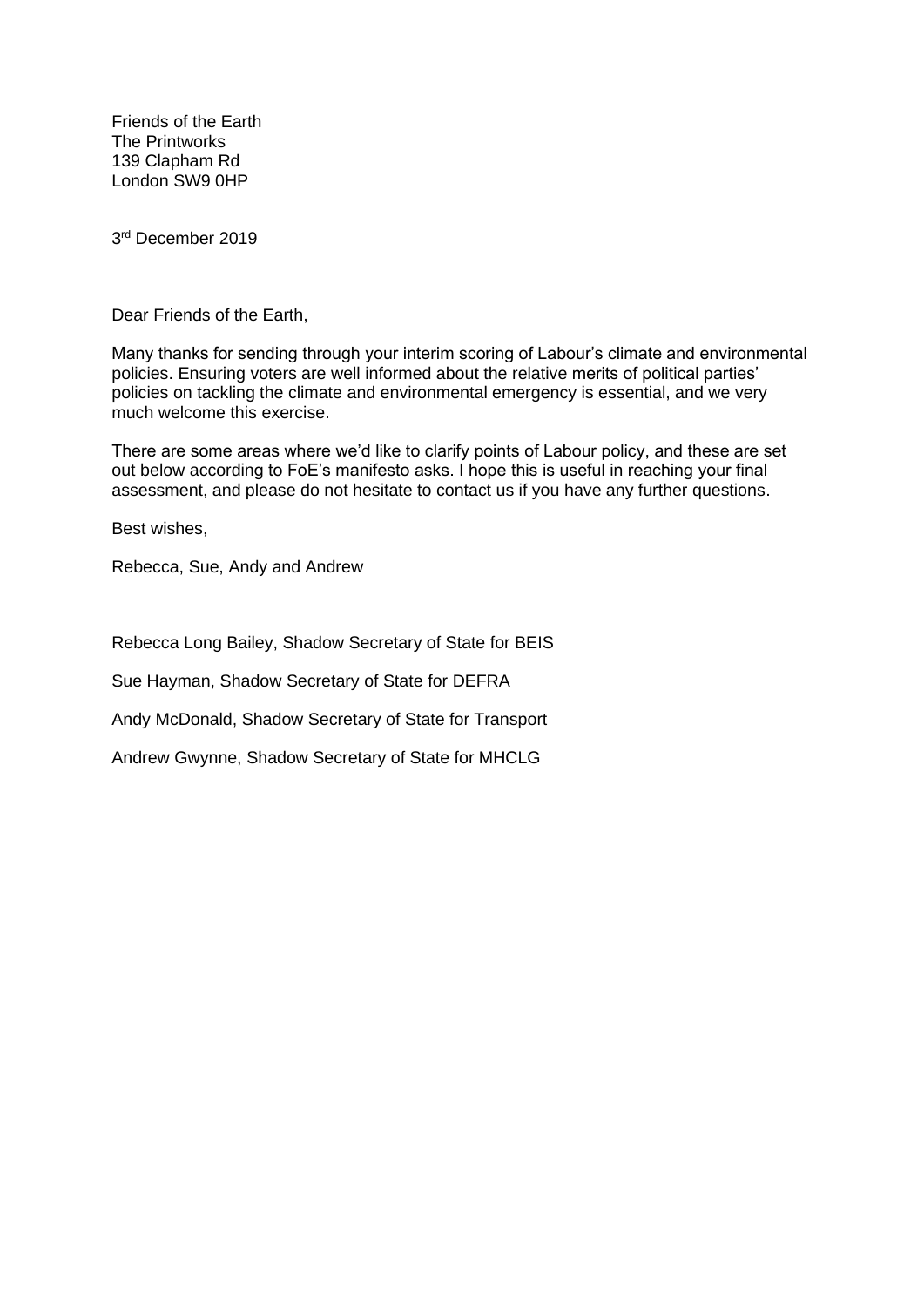## **Meeting our international climate commitments**

- Enact Secondary Legislation to the Climate Change Act 2008 to fully include international aviation and shipping into the UK's carbon targets.
- Rule out the use of international offsetting in meeting UK carbon budgets.

*We can confirm that Labour will include international aviation and shipping in the UK's carbon targets, and will rule out the use of offsetting in meeting UK carbon budgets. We have been critical of the Conservatives in this regard. See Rebecca Long Bailey in net-zero debate in Parliament:*

*"Achieving net zero before 2050 is necessary and affordable, and there is no need to rely on international offsets, which—let us be honest—does look like cheating. At this point, may I ask the Secretary of State whether aviation and shipping are excluded from the net zero targets, and if so, why?" [https://hansard.parliament.uk/Commons/2019-06-](https://hansard.parliament.uk/Commons/2019-06-12/debates/A348AE4C-8957-42C8-8180-0F59E597E3EA/NetZeroEmissionsTarget?highlight=shipping#contribution-02400D4A-CFCD-4165-AC34-795F7CAD7883) [12/debates/A348AE4C-8957-42C8-8180-](https://hansard.parliament.uk/Commons/2019-06-12/debates/A348AE4C-8957-42C8-8180-0F59E597E3EA/NetZeroEmissionsTarget?highlight=shipping#contribution-02400D4A-CFCD-4165-AC34-795F7CAD7883) [0F59E597E3EA/NetZeroEmissionsTarget?highlight=shipping#contribution-02400D4A-](https://hansard.parliament.uk/Commons/2019-06-12/debates/A348AE4C-8957-42C8-8180-0F59E597E3EA/NetZeroEmissionsTarget?highlight=shipping#contribution-02400D4A-CFCD-4165-AC34-795F7CAD7883)[CFCD-4165-AC34-795F7CAD7883](https://hansard.parliament.uk/Commons/2019-06-12/debates/A348AE4C-8957-42C8-8180-0F59E597E3EA/NetZeroEmissionsTarget?highlight=shipping#contribution-02400D4A-CFCD-4165-AC34-795F7CAD7883)*

*See Barry Gardiner: "The Government should also explain why they did not follow the Committee on Climate Change's recommendations to include shipping emissions in the fifth carbon budget. In 2012, the Government deferred a decision to include international aviation and shipping emissions in the net carbon account, but said:*

*"we will revisit the issue... when we come to set the fifth carbon budget".*

*"That is what the Government said, on the record, but the fifth carbon budget contains no provision for shipping emissions. The talks at the International Maritime Organisation earlier this year were perhaps less than satisfactory, but the Minister must tackle the issue urgently. The UK and the EU should take a much stronger line in insisting that those emissions are accounted for. [https://hansard.parliament.uk/Commons/2016-07-18/debates/c05e5e3c-](https://hansard.parliament.uk/Commons/2016-07-18/debates/c05e5e3c-49a9-4814-b493-3716f603e4d3/DraftCarbonBudgetOrder2016?highlight=%22aviation%20and%20shipping%22#contribution-97F96CC1-DE88-4BE1-8ADB-7470587DC865)[49a9-4814-b493-](https://hansard.parliament.uk/Commons/2016-07-18/debates/c05e5e3c-49a9-4814-b493-3716f603e4d3/DraftCarbonBudgetOrder2016?highlight=%22aviation%20and%20shipping%22#contribution-97F96CC1-DE88-4BE1-8ADB-7470587DC865)*

*[3716f603e4d3/DraftCarbonBudgetOrder2016?highlight=%22aviation%20and%20shipping%](https://hansard.parliament.uk/Commons/2016-07-18/debates/c05e5e3c-49a9-4814-b493-3716f603e4d3/DraftCarbonBudgetOrder2016?highlight=%22aviation%20and%20shipping%22#contribution-97F96CC1-DE88-4BE1-8ADB-7470587DC865) [22#contribution-97F96CC1-DE88-4BE1-8ADB-7470587DC865](https://hansard.parliament.uk/Commons/2016-07-18/debates/c05e5e3c-49a9-4814-b493-3716f603e4d3/DraftCarbonBudgetOrder2016?highlight=%22aviation%20and%20shipping%22#contribution-97F96CC1-DE88-4BE1-8ADB-7470587DC865)*

And see John McDonnell in 2019 Spring Statement:

*"A review of carbon offsets might reveal that they do not reduce emissions, and that offsetting schemes such as the clean development mechanism have been beset by gaming and fraud." [https://hansard.parliament.uk/Commons/2019-03-13/debates/5B9C772E-1769-](https://hansard.parliament.uk/Commons/2019-03-13/debates/5B9C772E-1769-437A-A4F0-06DEAC55D676/SpringStatement?highlight=offsets#contribution-A96DD3E3-93C2-4A6B-A23C-FD6BFC475C68) [437A-A4F0-06DEAC55D676/SpringStatement?highlight=offsets#contribution-A96DD3E3-](https://hansard.parliament.uk/Commons/2019-03-13/debates/5B9C772E-1769-437A-A4F0-06DEAC55D676/SpringStatement?highlight=offsets#contribution-A96DD3E3-93C2-4A6B-A23C-FD6BFC475C68) [93C2-4A6B-A23C-FD6BFC475C68](https://hansard.parliament.uk/Commons/2019-03-13/debates/5B9C772E-1769-437A-A4F0-06DEAC55D676/SpringStatement?highlight=offsets#contribution-A96DD3E3-93C2-4A6B-A23C-FD6BFC475C68)*

## **Surface transport**

- Invest £14.33 billion, of which £11.55 billion is new money, into transforming public transport, cycling and walking.
- Provide the under 30s with free bus travel

## *Walking and cycling*

*Labour will make the biggest ever investment in zero carbon 'active travel' modes totalling £7.2 billion over the first term of a Labour Government.*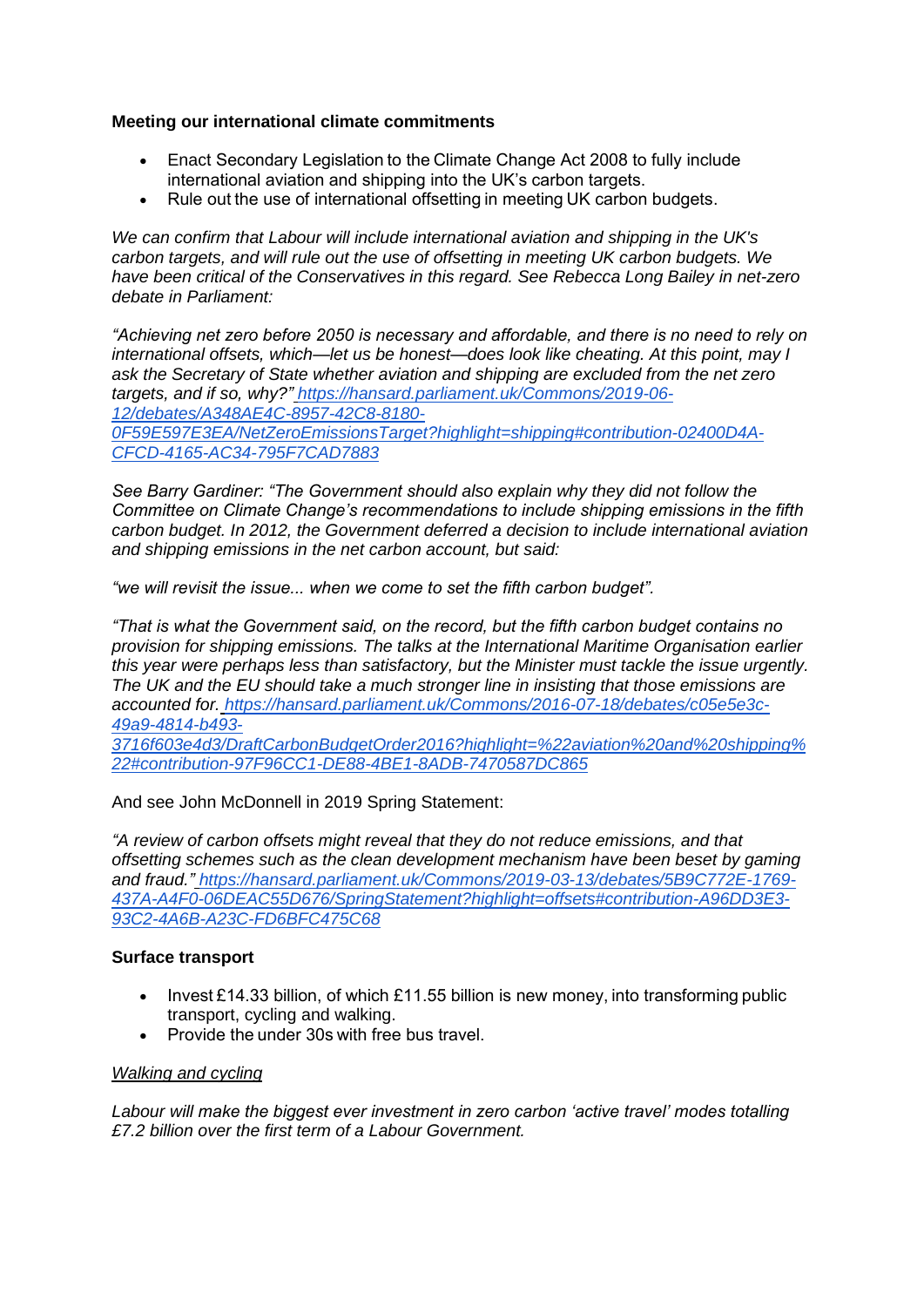*Sufficient to meet the targets of the Cycling and Walking Investment Strategy (CWIS), which the Tories have failed to fund, to double cycling, to get 55% of children walking to primary school and to hit the adult walking target (under revision but predicted to be 365 walking trips per person per year). Spending will rise to £50/yr per person, putting Britain on a par with the best European examplars.*

*From press release (and notes to editors which we can supply separately if required) [https://labour.org.uk/press/labour-announces-plan-to-make-england-one-of-the-most-cycling](https://labour.org.uk/press/labour-announces-plan-to-make-england-one-of-the-most-cycling-and-walking-friendly-places-in-the-world/)[and-walking-friendly-places-in-the-world/:](https://labour.org.uk/press/labour-announces-plan-to-make-england-one-of-the-most-cycling-and-walking-friendly-places-in-the-world/)*

- 1. *Double cycling journeys by adults and children*
- 2. *Build 5000km of cycleways*
- 3. *Create safe cycling and walking routes to 10,000 primary schools*
- 4. *Deliver universal affordable access to bicycles and grants for e-bike purchase*
- 5. *Provide cycle training for all primary school children and their parents, plus extend training to secondary schools and make it available for all adults*
- *6. A Labour government will take a stake in a world-leading electric bike research, development and manufacturing facility that will form the core of an 'E-bike Valley' industrial cluster.*
- *7. E-cargo bike demonstration cities.*
- *8. Grants of £200 for e-bike purchase to boost purchase rates to those in other European countries.*
- *9. Expansion of Bikeability cycle training, doubling present provision so it covers all primary school children, plus extension to all their parents, extension to give advanced training in secondary schools and extension to offer cycle training to all adults.*
- *10. Universal affordable access to bicycles.*
- *11. 'Social prescribing' of cycling and bicycles on prescription.*
- *12. Expansion of the successful Walk to School scheme to all schools*
- *13. A Cycling and Walking Social Investment Fund to support walking and cycling in leftbehind areas.*

*The above package is capable of kicking off a transformation of street environments and walking and cycling provision that will put Britain on course for these modes to play a major role in carbon emission reduction, local pollution reduction, removal of traffic noise and danger, and address major public health problems associated with inactivity.*

## *Buses*

*1. Funding of £1.3bn/yr to completely reverse the Tories' cuts to buses since 2010 some 3000 routes axed - plus additional funding to lay on as many additional bus routes. [https://labour.org.uk/press/labour-announces-new-funding-reverse-tory-cuts-](https://labour.org.uk/press/labour-announces-new-funding-reverse-tory-cuts-3000-bus-routes/)[3000-bus-routes/](https://labour.org.uk/press/labour-announces-new-funding-reverse-tory-cuts-3000-bus-routes/)*

*This revenue funding will not only reverse the trend of bus cuts, but will also enable local authorities that have been hollowed out by Tory austerity to provide the support and governance of bus services that is required to create public transport networks designed to maximise coverage and the public service (as opposed to commercial profit) thereby maximising bus use and the potential for buses to reduce carbon emissions and local toxic air pollution.*

*2. Funding of £1.4 bn/yr to provide free bus travel to under-25s everywhere that local authorities take back control of their buses[.https://labour.org.uk/press/labour-introduce-free](https://labour.org.uk/press/labour-introduce-free-bus-travel-25s/)[bus-travel-25s/](https://labour.org.uk/press/labour-introduce-free-bus-travel-25s/)*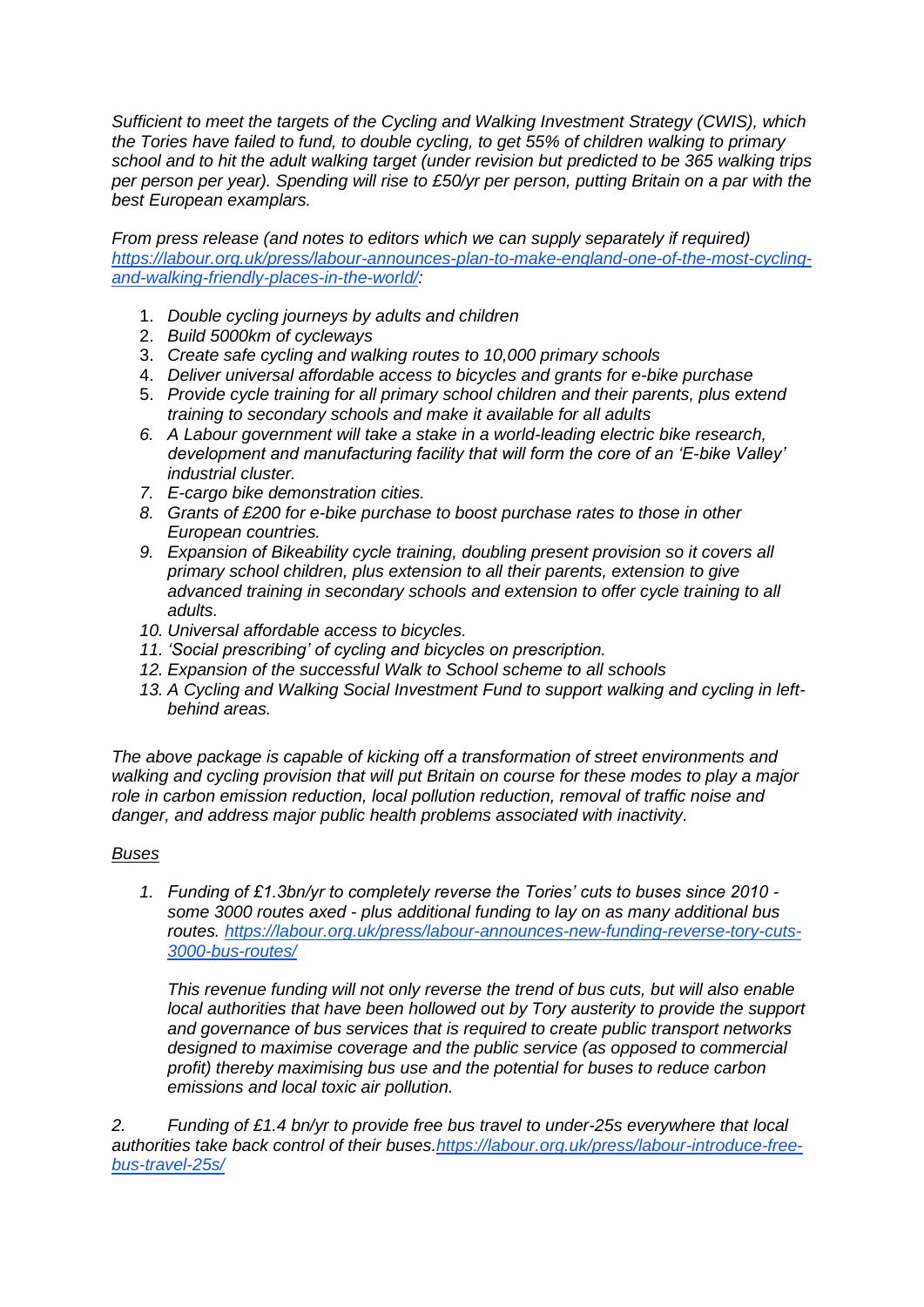*Labour will act rapidly to make it much easier to re-regulate bus services and to reverse the ban on new municipal bus companies and will actively propel and support both these changes right across the country. No other country in the world would dream of letting their transport networks be designed primarily for private profit. European examples show that city-regions with fully regulated (and in many cases publicly-owned) public transport network achieve per capita public transport use that is 2-4 times that in England's combined authority areas, despite covering larger areas and lower population densities.*

*Re-regulation of buses and municipal control are key to achieving high levels of public transport use, mode shift from cars, and consequent climate and local pollution benefits.*

*Encouraging the under-25 age group to use buses rather than learn to drive and buy cars is crucial to creating a sustainable trajectory for surface transport travel patterns. Research shows people who learn to drive in their mid-twenties rather than in their teens drive 30% less for the remainder of their lives: Stokes 2013, [Analysis relating](http://www.gordonstokes.co.uk/transport/analysis.html)  [to peak car](http://www.gordonstokes.co.uk/transport/analysis.html)*

*3. Although we cannot give details at this point we can say privately for the purposes of FoE's scoring exercise that we will be making a major announcement to achieve rapid transitioning of the bus fleet to zero carbon.*

*The above announcement will take place during the remainder of the Election Campaign.*

#### *Rail*

*Commitment to make the railway much more affordable by spending £1.5bn/yr reducing regulated fares by 33% and remove offputting ticket complexities, and to undertake over £15bn of rail improvement schemes within 10 years.*

*<https://labour.org.uk/?s=rail+fares+33%25> Labour has also committed £100m/yr to provide turn-up-and-go access to the railway for disabled people, through providing a guard detailed to provide access assistance on every train. [https://labour.org.uk/press/labour-sets-out](https://labour.org.uk/press/labour-sets-out-plans-to-guarantee-a-guard-on-every-train-to-make-all-rail-services-accessible-for-older-and-disabled-passengers/)[plans-to-guarantee-a-guard-on-every-train-to-make-all-rail-services-accessible-for-older-and](https://labour.org.uk/press/labour-sets-out-plans-to-guarantee-a-guard-on-every-train-to-make-all-rail-services-accessible-for-older-and-disabled-passengers/)[disabled-passengers/](https://labour.org.uk/press/labour-sets-out-plans-to-guarantee-a-guard-on-every-train-to-make-all-rail-services-accessible-for-older-and-disabled-passengers/)*

*The total rail improvement spend is from the Q&A to the above press release, and states 'Labour's Manifesto and Regional Manifestos have pledged over £15 billion of investment to expand and improve the rail network. These are major enhancements that will provide substantial additional capacity.'*

*These rail commitments are additional to committed funds for Control Period 6 and additional to budgets for HS2.*

*These and the revenue spending on making should be seen in the light of Labour's commitment to create a fully integrated publicly owned rail company that will remove the fragmentation that prevents easy travel across the railway and prevents efficient investment in improving the railway to enable and encourage more people to use it.*

*These changes to unify the railway are essential to properly govern the railway so that maximises its potential to achieve modal shift from vehicles, both as a railway integrated with itself (!) but also to create a railway that functions as a fully integrated part of the wider public transport system (rather than being primarily focused on profitability of train franchises to the exclusion of of joining up the railway for passengers across different train operators, let alone the wider considerations of integrating with the whole public transport network.) The*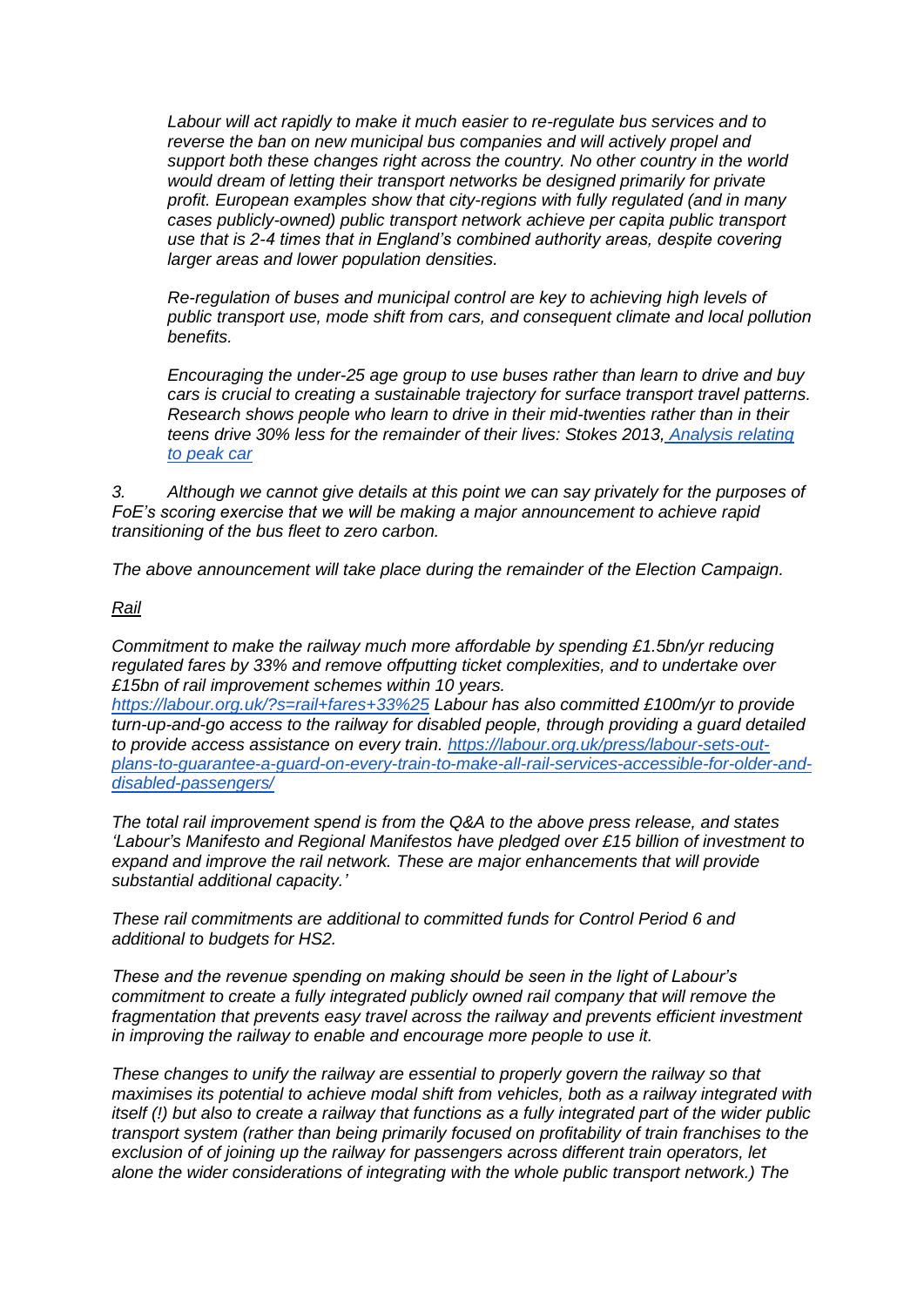*Rail Delivery Group (the private train companies) estimate that 300 million extra rail journeys per year would take place were fares not so complex.[RDG 2019 Easier Fares For All p.13. ] This increase would be an 18% growth in rail patronage.*

• Cancel the £90 billion HS2 project.

*HS2 will create much needed capacity on the rail network to address capacity constraints to enable more people and goods to travel by rail instead of road, including on local rail services, and to obviate demand for major road building. Extending HS2 to Scotland will provide an alternative to domestic flying. Much of the opposition to HS2 on environmental grounds misunderstands the project, how the railway and broader transport networks work and what is required to cut transport emissions. However, Labour does recognise faults in the design and management of the project and intends to mitigate local environmental damage and ensure maximum integration with the conventional rail network.*

*Where high speed is possible, Labour will embrace this, but we will also ensure that development is sensitive to our precious environment. We will therefore seek to make significant improvements on the impact that HS2 will have on woodlands and SSSIs, noise and other forms of pollution.*

• Set a 2030 cut-off date for the sale of petrol and diesel cars, vans and buses and 2040 for HGVs.

Labour have the most ambitious support package for electric vehicle rollout of any political *party. This includes:*

- *o A £3 billion investment in the production of new electric car models in the UK, protecting 186,000 jobs in the UK's automotive sector and creating 32,000 new jobs.*
- *o A £2 billion investment in the construction of three battery plants, known as 'gigafactories', to manufacture the batteries needed for electric vehicles, creating 26,500 jobs.*
- *o A £500 million investment in four metal reprocessing plants to reduce the environmental impact of electric vehicle production.*
- *o A £3.6 billion investment to rollout the electric vehicle charging network to every part of the UK.*
- *o A £3.5 billion package of interest free loans for electric vehicles, saving 2.5 million buyers up to £5000 on the cost of a new vehicle.*
- *o A £300 million investment in community car clubs so that everybody can benefit from the electric car revolution, whether they own a car or not.*

## *[https://labour.org.uk/press/electric-car-revolution-labours-plan-strengthen-uk-automobile](https://labour.org.uk/press/electric-car-revolution-labours-plan-strengthen-uk-automobile-industry-creating-safeguarding-220000-jobs/)[industry-creating-safeguarding-220000-jobs/](https://labour.org.uk/press/electric-car-revolution-labours-plan-strengthen-uk-automobile-industry-creating-safeguarding-220000-jobs/)*

*Our investment figures (including for the EV charging network) are based on what would be necessary to achieve a 2030 sales phase out date, and hence our investment figures are larger than those called for by Deloitte and the CCC. Labour's commitment to 2030 is thus a*  firm proposal, and we are confident these measures will put the UK on a pathway to meeting *it.* 

• Review the £28.8 billion road building programme, including scrapping all new road projects that will lead to increased carbon dioxide emissions*.*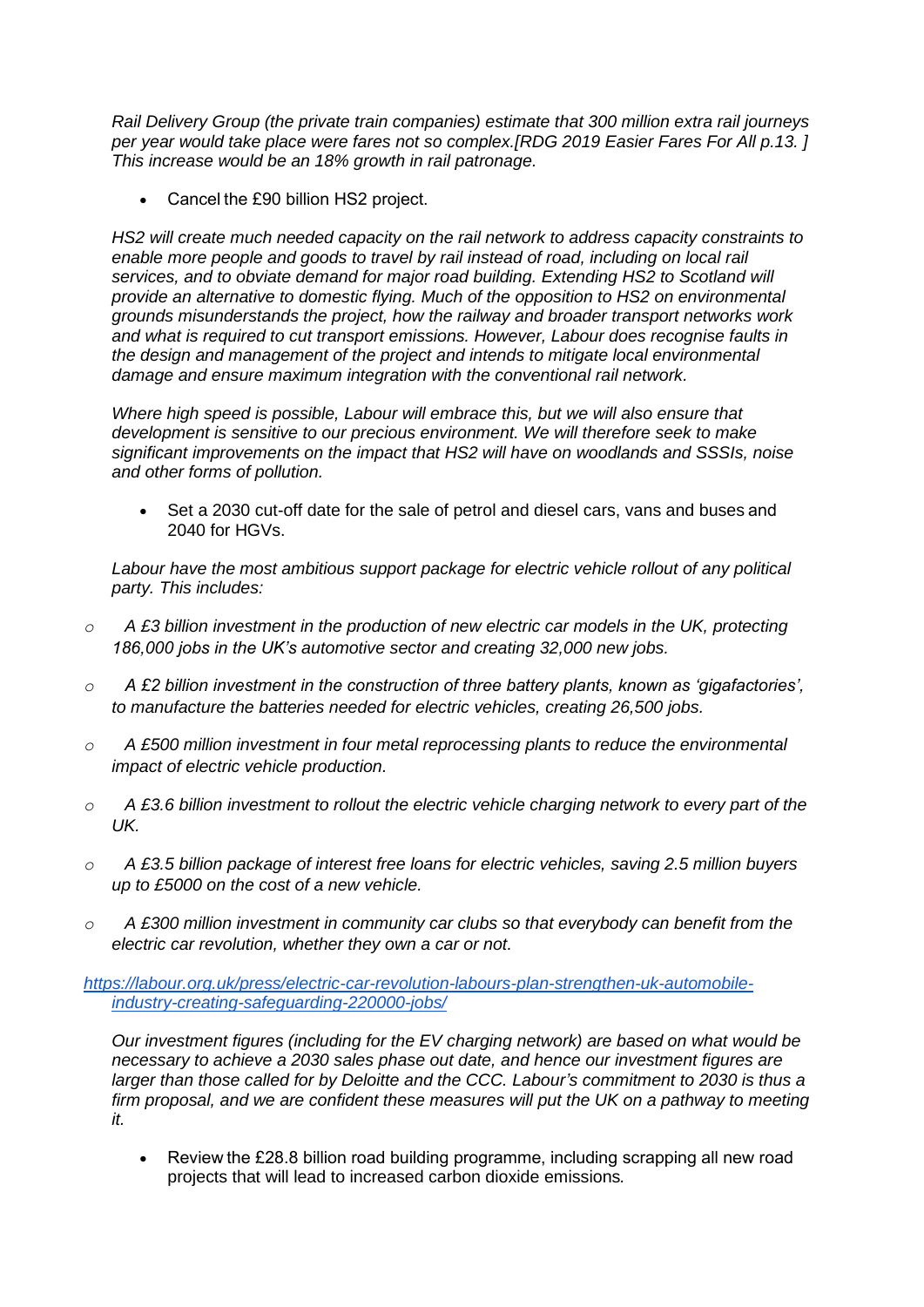*The next Labour government will expand the hypothecation of VED to form a sustainable transport fund for rail and other sustainable modes of travel and to address the pothole backlog. If this money were to be spent on road building it would increase traffic, congestion and carbon emissions, the opposite of what is needed to reach the UK's commitment to climate targets and to clean up polluted air[.https://labour.org.uk/?s=rail+fares+33%25](https://labour.org.uk/?s=rail+fares+33%25)*

*All the revenue funding for active travel, buses and rail pledges detailed above will be from the Tories' £6bn/yr VED road building fund, instead of building new roads.*

*In addition, Labour has indicated that it will fund repair of potholes, cycleways and pavements with £0.5bn/yr from this fund (from separate Q&A to the above release that states 'Labour has put aside £0.5bn/year of VED to be spent on maintaining local roads to a safe standard.')*

*This maintenance of local roads - the roads mainly used by motorists - is excluded from the Tories' fund, yet is essential to their safety, including the safety of vulnerable road users travelling by environmentally sustainable modes - walking and cycling.*

### **Aviation**

*Labour has made commitments that would obviate demand for domestic flights by committing to HS2 and extending HS2 to Scotland. Any credible opponents of excessive domestic flying must outline proposals to provide an alternative. Labour is the only party doing so, outlining plans for a high speed rail network as part of an advanced rail network under public ownership.*

*Labour's Shadow Transport Secretary made a speech to the Institute for Government where he stated that climate change would be his number one priority and set out plans for how Labour would run the DfT, including setting a departmental carbon budget for the entire department, for sectoral carbon budgets and allocating funding accordingly.*

*"Labour will align the priorities of the Department for Transport with our commitment to tackle climate change. We will put an end to paying lip service to looking after our planet, and instead we will ensure we put our moral responsibility to cut emissions at the department's core and we will allocate departmental spending as if climate change really matters.*

*The Department doesn't have a carbon reduction budget or target.*

*Under my leadership I will want to see the Department set a carbon budget consistent with the aspirations of the Paris Agreement on climate change.*

*In addition, I will want each of the sectors – rail, road, aviation and maritime – to have carbon reduction targets in line with that departmental budget." [https://labour.org.uk/press/andy](https://labour.org.uk/press/andy-mcdonald-speech-institute-government/)[mcdonald-speech-institute-government/](https://labour.org.uk/press/andy-mcdonald-speech-institute-government/)*

• Cancelling the approval of Heathrow expansion and banning the expansion of regional airports.

*Labour's manifesto says it will only authorise plans that are consistent with our ambitious climate targets. Proposals that aren't consistent with our policy to reduce carbon emissions will not go ahead. The logical conclusion of this commitment is that climate-busting airport expansions will not be permitted. Shadow Transport Secretary Andy McDonald opposes airport expansion and explicitly made the argument against airport expansion on the grounds of climate change during the HR3 debate (he argued it failed all 4 tests [https://hansard.parliament.uk/Commons/2018-06-25/debates/C9B5DFC3-043B-4528-BEF1-](https://hansard.parliament.uk/Commons/2018-06-25/debates/C9B5DFC3-043B-4528-BEF1-34D9512E637D/NationalPolicyStatementAirports)*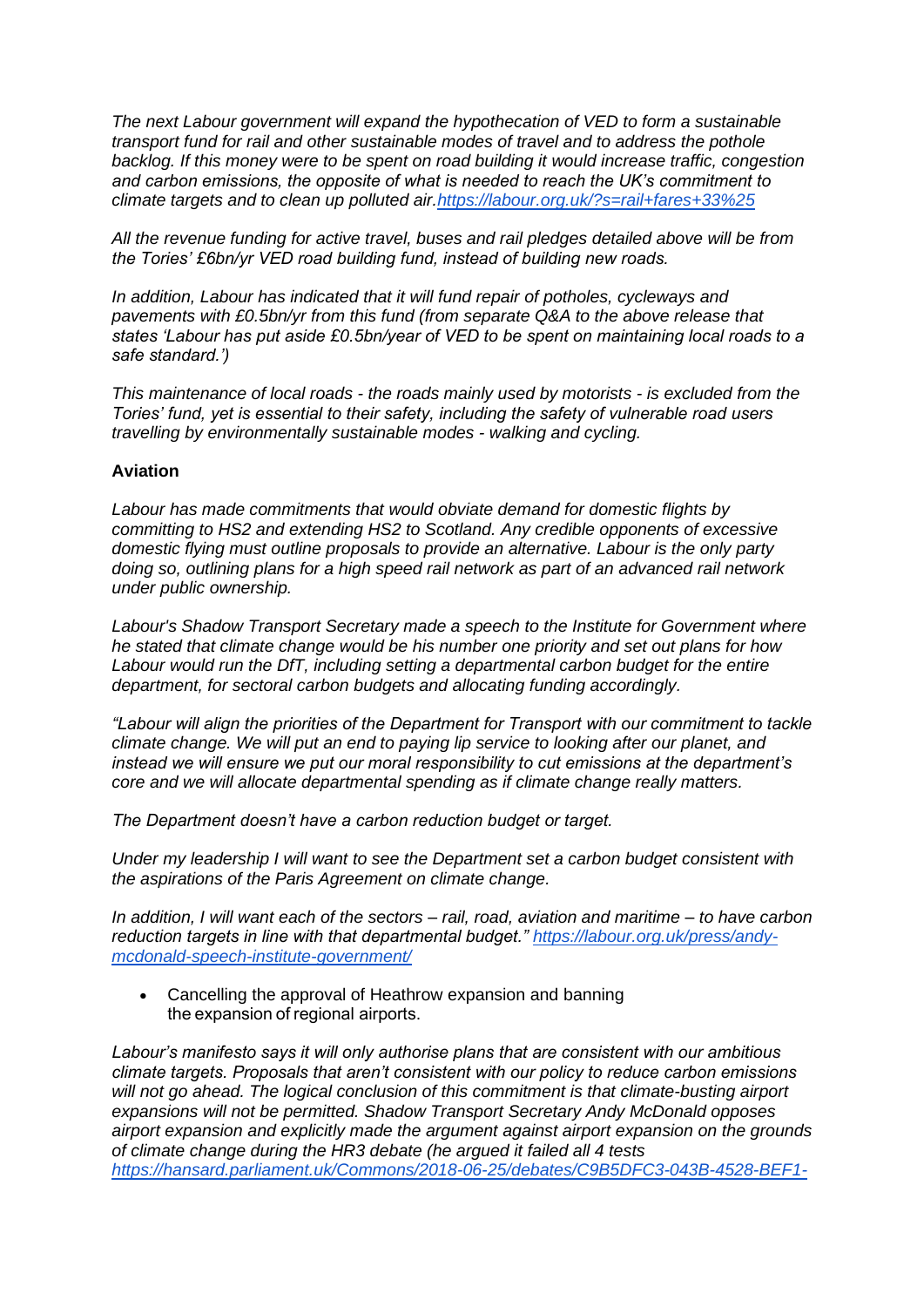*[34D9512E637D/NationalPolicyStatementAirports\)](https://hansard.parliament.uk/Commons/2018-06-25/debates/C9B5DFC3-043B-4528-BEF1-34D9512E637D/NationalPolicyStatementAirports), and has since stated that he would order the Airports National Policy Statement which grants permission to Heathrow expansion to be reviewed against the UK's Paris Climate Commitments and Labour's more ambitious targets and would immediately cancel it if it was found to be inconsistent.*

Introduce a graduated tax to discourage frequent fliers (a frequent flier levy).

*The manifesto committed to "examine fiscal and regulatory options to ensure a response to the climate crisis". This is to reflect Labour's view that aviation taxation is unfair and environmentally unsustainable. We agree with the Committee on Climate Change that a FFL appears to be the best available option and are persuaded by the argument that the vast majority of the population who fly once a year or less shouldn't be taxed at all, while wealthy frequent flyers should shoulder more responsibility. We do however recognise that a FFL is not an 'oven ready' proposal, which the report on which the proposal is based acknowledges, which is why the report advises that cruder approaches could be needed. We would review aviation taxation in government to reform it in a way to manage demand, with a preference for a FFL.*

# **Energy**

• Build on the success of the UK's Carbon Price Floor mechanism in reducing coal use by raising the rate to £30/tCO2e, and raising it steadily year on year, to accelerate the transition from gas to renewable energy and to provide funds for a heating transformation programme. 

*Labour will accelerate the transition from gas to renewable energy through investment and legislation. We will directly fund a heating transformation programme through our Green Transformation Fund,investing in heat pumps, solar thermal, hydrogen and heat networks as set out here [https://labour.org.uk/wp-content/uploads/2019/11/Green-Transformation-](https://labour.org.uk/wp-content/uploads/2019/11/Green-Transformation-Fund.pdf)[Fund.pdf.](https://labour.org.uk/wp-content/uploads/2019/11/Green-Transformation-Fund.pdf) Labour is open to raising the Carbon Price Floor, but our position is that direct investment under public ownership, combined with a traditional regulatory approach to reducing emissions, is more effective than relying on a market-based carbon pricing policy which does not guarantee the same outcomes.*

## **Food, farming and land-use:**

• Commit to and fund the doubling UK tree and woodland cover in order to take carbon pollution out of the atmosphere, provide space for nature and reduce reliance on unsustainable timber imports.

*We're pleased to see Friends of the Earth acknowledge that our Plan for Nature proposal to plant 2 billion trees by 2040 is "by far the most ambitious tree-planting pledge we've seen from a political party"; and that tree-planting at that rate would achieve the doubling of tree cover you have called for by 2050.*

• Set an ambitious target to reduce the use and impacts of pesticides and set out proposals to make the use of Integrated Pest Management by farmers and landowners' standard practice.

*Our Plan for Nature states (p17) "Agricultural pesticides can degrade our environment, impacting soils, water and pollinating insects. We will consult to set appropriate targets for the reduced use of harmful pesticides and fungicides and adopt the precautionary principle in regulations. We will provide more support to sustainable farming methods with less reliance on chemicals. New classes of insecticides introduced in the last 20 years, including neonicotinoids and fipronil, appear to have been particularly damaging to insect life,*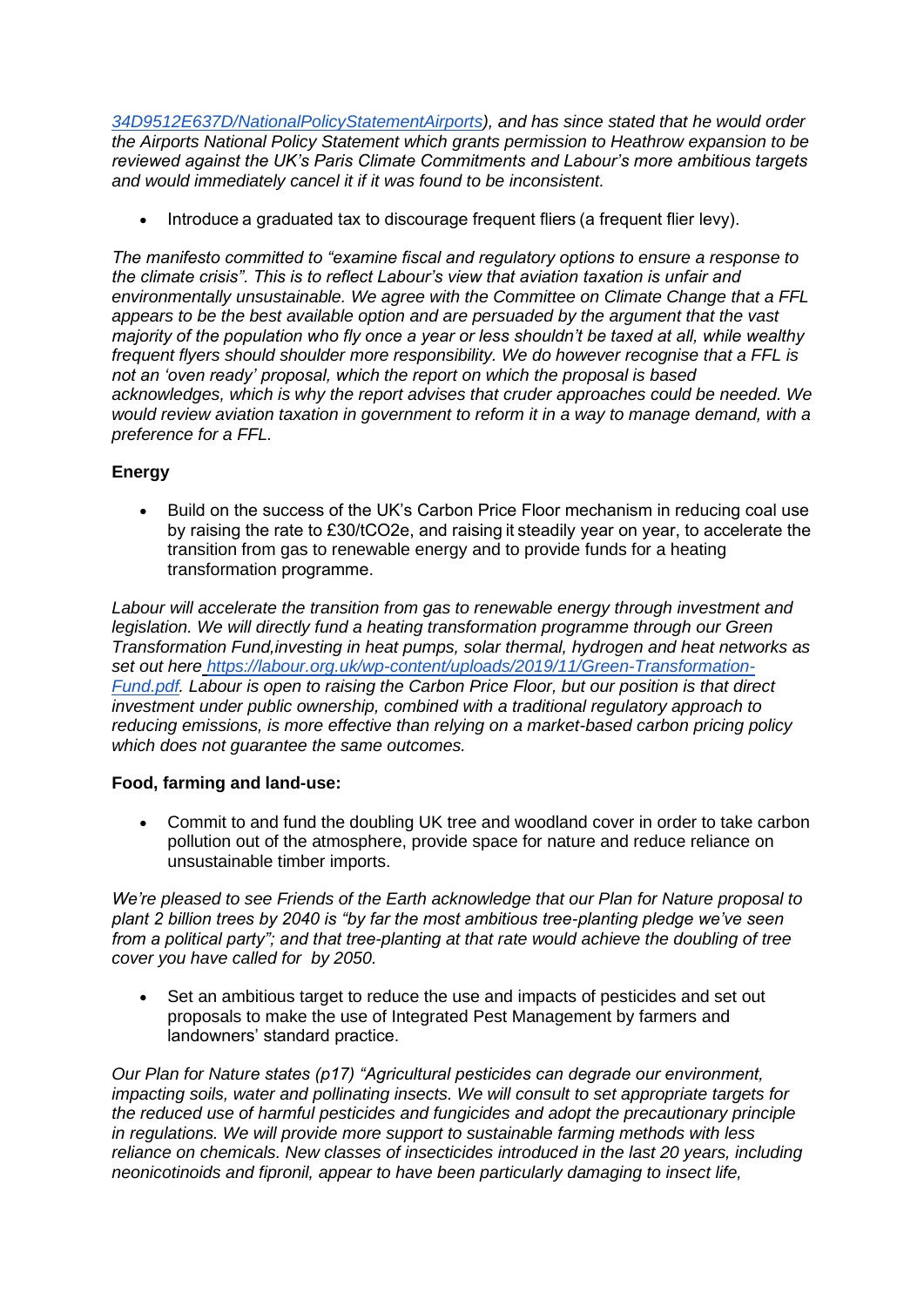*sterilising soils and killing insect grubs. 75% of insect losses recorded in Germany have been in protected areas adjacent to farmlands. We will trial integrated pest management systems and support varietal trials to help farmers reduce reliance on harmful chemicals and deliver healthier soils, as well as cleaner water and thriving natural systems."*

• Produce an overarching food strategy which leads to a shift to sustainable, healthy diets with 'less and better' meat and dairy, using regulatory tools, procurement, guidance, and fiscal measures to deliver this shift.

*We consulted earlier in the year on our Sustainable Food strategy as part of Labour's National Policy Forum, and Sue Hayman announced our plans for a right to food and National Food Commission at the Annual Labour Conference in September[:](https://labour.org.uk/press/sue-hayman-speaking-labour-party-conference/) <https://labour.org.uk/press/sue-hayman-speaking-labour-party-conference/>*

*She said then, in words reflected in the manifesto and the Plan for Nature, that "the next Labour government will introduce a Right to Food, embedded in UK law, underpinned by an over-arching national food strategy ... [and] set up a National Food Commission to uphold the Right to Food."*

*Our Plan for Nature states (p15) "We cannot tackle climate change unless we change our relationship to the food we eat. We will implement recommendations from Our Future in the Land, the report of the RSA Food, Farming and Countryside Commission and adopt the standards set out in the International Covenant on Economic, Social and Cultural Rights on a Right to Food. 10 million tonnes of food is wasted each year, a quarter of all food purchased, costing £20bn and equivalent to 20 million tonnes of greenhouse gases. At the same time we are in the grip of a national obesity epidemic and our country's usage of foodbanks has soared. Labour will establish a People's Access to Food Fund and review our food system under the governance of a National Food Commission. We will work across government to ensure our national diets become healthier and more sustainable, setting dietary and nutritional standards for hospital, school and prison meals, resetting food procurement standards and reviewing the food distribution and retail sectors. We will review food labelling with the aim of reducing harmful food consumption. In order to transform our food system we will first need to work closely with our principal primary food producers, to promote sustainable agricultural and fisheries practises."*

*"We will support local food networks, expand access to farm holdings and ensure union representation and fair wages and conditions for all food and agricultural workers. We will put farmers and food sector workers at the heart of our plans, increasing fairness throughout the food supply chain. We will also ensure that food production and land use keeps pace with changing public appetites and dietary requirements. Our aim is to ensure the transition to our future agriculture is fair to farmers, better for wildlife and affordable for us all. We will fund the transition by maintaining current environmental improvement schemes and investing in new schemes after the British public has had its final say on our future relationship with the European Union." (p16)*

*And, specifically on meat and dairy: "Our diet, our health, our society and our natural environment are all closely related. The less well off we are, the more likely we are to eat more preserved, processed foods, high in sugar, fat and starch. Meat and dairy products*  form part of a healthy, balanced diet but a recent Lancet report recommends a reduction of *red, white and processed meat consumption by as much as 80% from current levels. We will ask Public Health England to review dietary health guidelines in, in line with scientific and nutritional advice and we will help our livestock and dairy farmers to anticipate and manage any transitions arising from changing consumer demands." (p31)*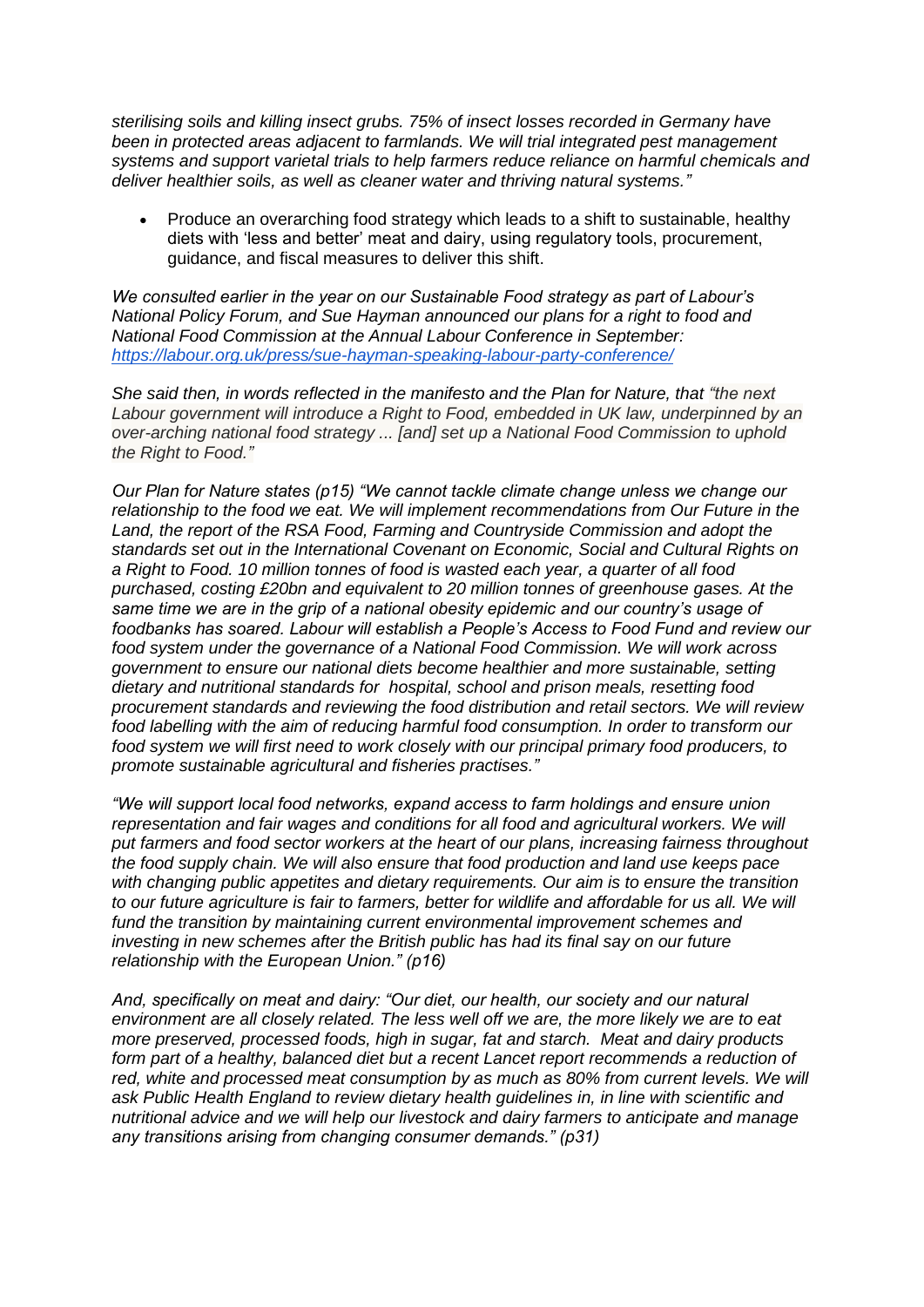• Introduce binding targets to halve UK food waste from farm to fork by 2030 including through funding weekly food waste collections for every household as proposed in the Resources and Waste Strategy.

*Our Plan for Nature states (p41): "We will invest £4.5bn in the waste and recycling infrastructure that we need to bring about this change, including nine new plastics recycling and manufacture sites, three new steel recycling plants, fifteen anaerobic digestion sites for food recycling and capital grants to local authorities for new re-use and recycling centres." Grants to local authorities could support increased doorstep food waste collection.*

*A binding target to halve food waste by 2030 will be included in the Fair Food Act which Sue Hayman also announced in her keynote speech to the pre-election party conference, when she said, ""Today , I am announcing that the next Labour government ... will introduce a Fair Food Act." The aim of halving food waste by 2030 is already government policy, the legally binding target will be introduced in our Fair Food Act.*

## **Nature protection and restoration:**

• Introduce a Plastics Pollution Bill to eliminate the plastic pollution that is the scourge of rivers and oceans as well as streets, roadways and fields, with a particular focus on action to reduce plastic use and increase the re-usability of products.

*Our Plan for Nature (p41) sets out how we plan to make waste producers pay for the costs of recycling or disposal and encourage a circular economy through measures like a deposit return scheme and extended producer responsibility. The Environment Emergency Bill can provide a vehicle for any legislation that may be necessary. We have a specific commitment (p23): "We will not export our climate impacts or polluting waste to the Global South."*

*We have announced in our Green TransformationFund the investments required for nine plastics recycling plants across the country, as set out in our published regional manifestos, to increase reusability of products, as well as three steel recycling plants.*

• Invest an additional £5.6 billion in mapping, protecting and developing an extensive network of wildlife sites with nature-friendly corridors between them.

*Our Plan for Nature states (p7) "We will restore the natural environment of Britain in a network of large, connected areas across the entire country, founded on our National Parks. We will link them with connecting restored pathways, hedgerows and water courses to each other and to smaller protected conservation areas. Connecting natural corridors will allow animal migrations, seed dispersals and provide habitats in their own right, and can lead onwards into the parks and gardens of our town and city centres along railway lines, canals, footpaths and cycle routes."*

*And (p8): "A Labour government will review the hierarchy of designations for protected areas informed by the recommendations of the Glover Report. Seventy years after the Act of Parliament that first created the National Parks, our rejuvenated areas will sit at the head of a revised system of area-based protections, including Areas of Outstanding Natural Beauty, the National Forest, Natura Network Special Areas of Conservation, Sites of Special Scientific Interest, the Green Belts and both local and national Nature Reserves. Each designated area, whether existing, revised or newly selected will be given legal and regulatory protections, and will adopt management plans and rigorous targets for either nature restoration or carbon sequestration, or both, proportionate to the environment emergency we face. Our plans envisage a network of natural hedgerows and other nature-*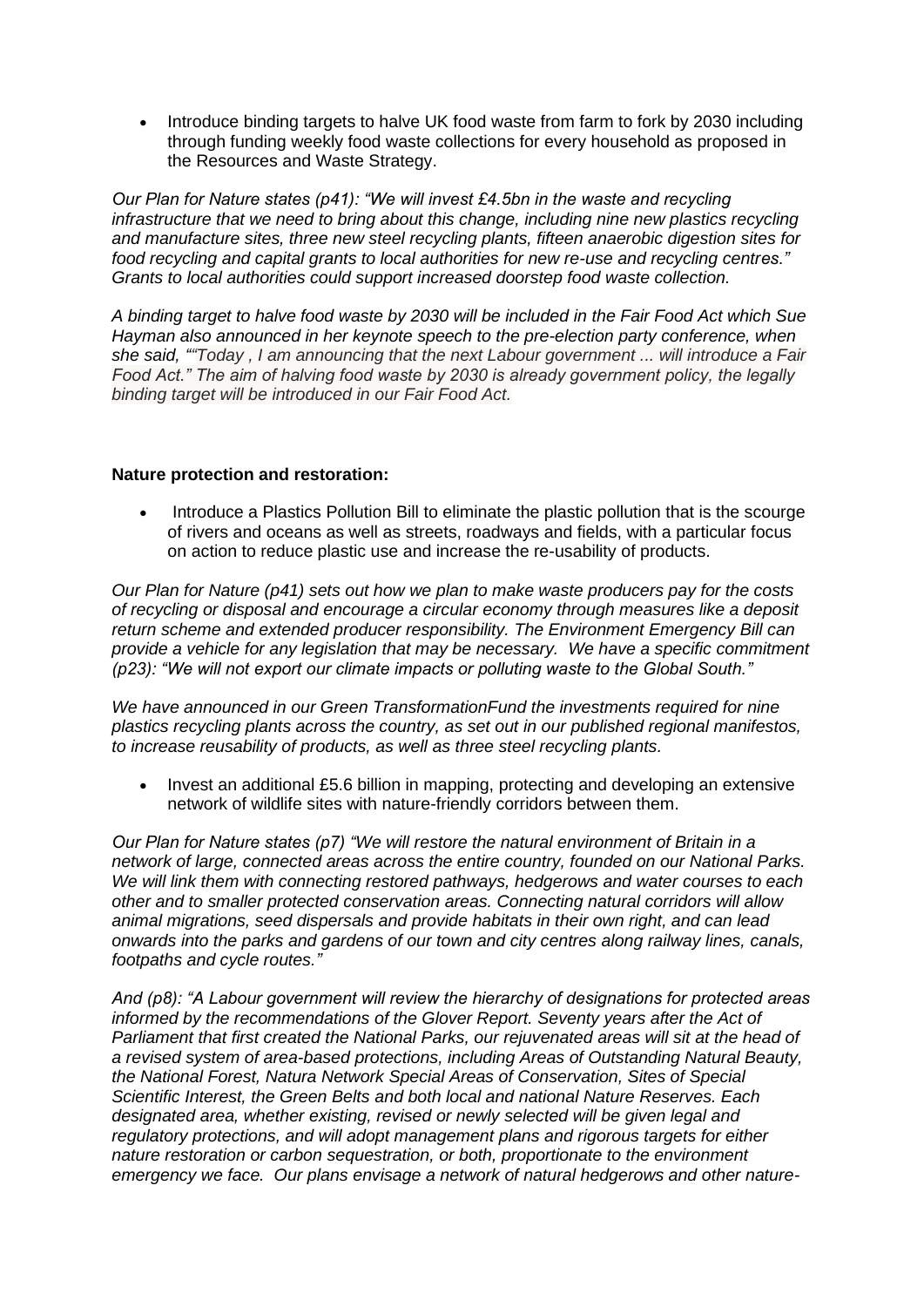*friendly corridors joining all these places with each other, with replanted road verges, railway lines and canal paths connecting them to our urban green and blue spaces in parks, communal gardens, lakes and ponds."*

*And, concerning funding (p11): "The Green Transformation Fund will support our Plan for Nature with new investments totalling £3.7 billion over the next ten years for the latter of these purposes. We will use those funds to expand sustainable forestry and restore the natural environment of our National Parks, our new National Nature Parks and our other protected areas, including important newly identified areas and existing areas with revised designations. We will establish clear criteria and new priorities for new protected area designations, with holistic and adequate funding streams to support environmental management schemes that deliver for our landscape, our environment and for a sustainable rural economy. We will use the revised system of site and area designations to establish, restore, protect and expand natural carbon sinks and areas with potential for net biodiversity gain. Our programme could contribute an additional total of 47mt C02/year natural carbon storage, more per year than is held in all the trees of England's forests today."*

*In the section titled 'Science' in the Plan for Nature we have set out our plans to boost Defra Agencies' scientific capability to carry out a review of the hierarchy of designated sites, support new site identification and development with research and evaluation and advise government (p29): "Labour will boost the funding to Defra agencies and arms-length bodies by a combined annual total of £70m, to be focused on securing additional environmental science research, monitoring, evaluation and advice to government. Natural England will receive more than half of the additional funds to deliver expanded and restored monitoring and evaluation of the natural environment. Our selection and designation of candidate sites for nature restoration, carbon storage and biodiversity net gain will be evidence based. Significant funding increases will also be made available to the Environment Agency, JNCC and CEFAS."*

• Restore, protect and expand natural carbon sinks to remove carbon dioxide from the atmosphere through restoring degraded peatland, protecting and creating new salt marshes, and halting the damaging practice of moorland burning.

*Habitat restoration across all these important landscapes for carbon absorption and storage is at the centre of our Plan for Nature, see p13 and p.28 where we say, "Our Plan for Nature prioritises investment in the restoration of saltmarsh, peatbog, grasslands and mixed woodland habitats. These offer the greatest combined return on our investments for net biodiversity gain and rapid carbon storage. Peatbogs and saltmarshes are among the habitats with the greatest proportion of sites rated as unfavourable and declining in environmental status." and "In addition to our intensified efforts to recover forests, peatbogs and saltmarshes, Labour will - at least – maintain all the habitat protection and nature restoration efforts in the other vulnerable habitats found within existing UK Areas of Special Conservation Interest (ASCIs) included in the Bern Convention's Emerald Network of protected areas." The reference to 'other' habitats makes clear that restoration efforts of of peatland and saltmarsh in all existing ASCIs will be intensified."*

*We commit specifically to "establish an independent review of the habitat degradation and fire risks caused by grouse shoot management arrangements with a view to new restrictive licensing arrangements or other regulatory controls."*

• Ensure the UK has access to a powerful, independent environmental watchdog in place to police environmental law though the courts and issue fines, and that environmental rights and principles, including the precautionary and polluter-pays principle, are enshrined in law and must be applied by all public bodies (including in Northern Ireland where current governance regimes are particularly weak).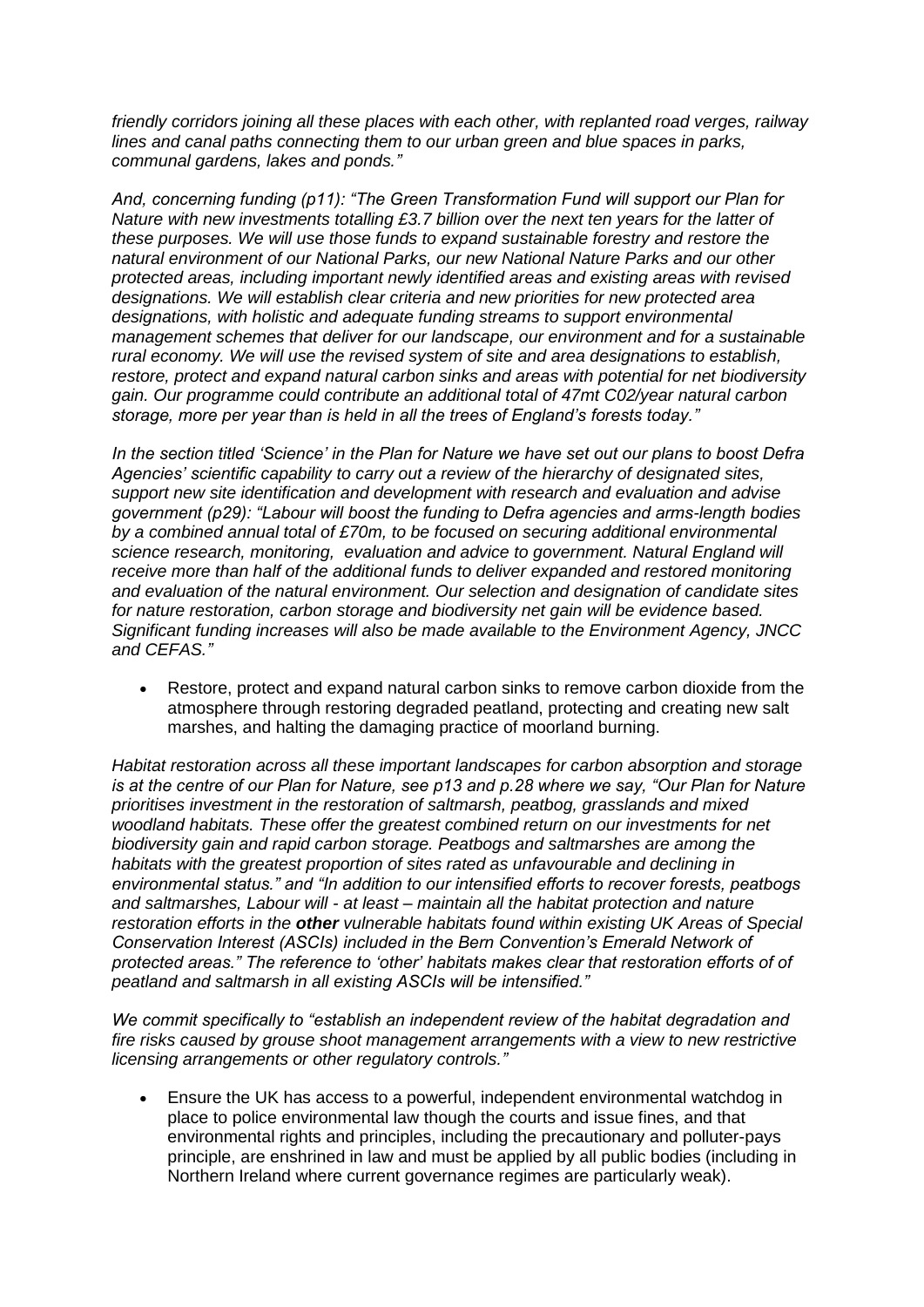*Our Plan for Nature states (pp45, 46): "We will establish the Office of Environmental Protection as an independent, fully resourced watchdog with transparent governance processes and Parliamentary accountability." "We will establish an accessible Environmental Tribunal with powers of judicial remedy to ensure that our plans for nature restoration are sustained by our government and by any others that follow." We have already engaged in discussions with Friends of the Earth and a wide range of other groups to discuss in detail the remit and powers needed for an effective watchdog and environmental tribunal.*

• Pass an Agriculture Act that enshrines a 'public money for public good' approach to financial support for farmers, to reward agro-ecological farming approaches which enhance nature, protect soils and contribute to drawing down carbon dioxide from the atmosphere, while ensuring farmers get a fair deal for their produce from the food supply chain.

*Our Plan for Nature pp15-18 sets out our commitment to reward farmers for public goods through reforms to farm support funding, including habitat and wildlife restoration, soil enhancement and carbon sequestration, work with them to achieve net zero by 2040, and to ensure farmers and food producers are treated fairly in the supply chain.*

## **Local action**

• Require and fund local authorities to coordinate area-by-area eco-heating and energy efficiency transformation programmes.

Labour meets this criteria, though with a different emphasis on the delivery vehicle. We will *establish public, Regional Energy Agencies to coordinate rollout of Labour's Warm Homes for All initiative - which combines energy efficiency and renewable heating technologies. Labour will make REAs, rather than Local Authorities, initially responsible for area-based delivery in recognition of the lack of capacity at Local Authority level following a decade of under funding. However, where Local Authorities do have capacity, they will be supported to establish Municipal Energy Agencies, which will take responsibility for local renewable energy generation, supply, network management and retrofitting. Se[e](https://www.labour.org.uk/wp-content/uploads/2019/03/Bringing-Energy-Home-2019.pdf) <https://www.labour.org.uk/wp-content/uploads/2019/03/Bringing-Energy-Home-2019.pdf>*

• Remove restrictive rules on approving new onshore wind developments.

*Labour's manifesto has committed to building to 2,000 new onshore wind turbines as part of our green industrial revolution. We will remove the restrictive rules on approving new onshore wind developments, as set out in Labour's Green Transformation publication <https://www.labour.org.uk/wp-content/uploads/2018/09/The-Green-Transformation-.pdf>*

• Rewrite national planning rules to make carbon reduction, and nature's restoration and recovery a legal requirement in the planning system.

*Labour recognises that reducing carbon emissions must be at the core of a national planning strategy. By improving public transport and investing more in healthier active travel forms*  like cycling, by supporting the transition to ultra low emission vehicles and expanding rail *freight, we will help people to become less reliant on polluting forms of transport. This is also emphasised in our planning strategy, as stated in our Plan for Nature: "We will ensure the major infrastructure projects are a model of good environmental practice, taking full account of environmental impacts in routing and planning decisions and providing additional green connecting corridors stretching from across the countryside into the very heart of our cities and towns." We recognise the role played of the green belt in protecting biodiversity and local heritage assets, allowing for access to nature, and providing open land for carbon*